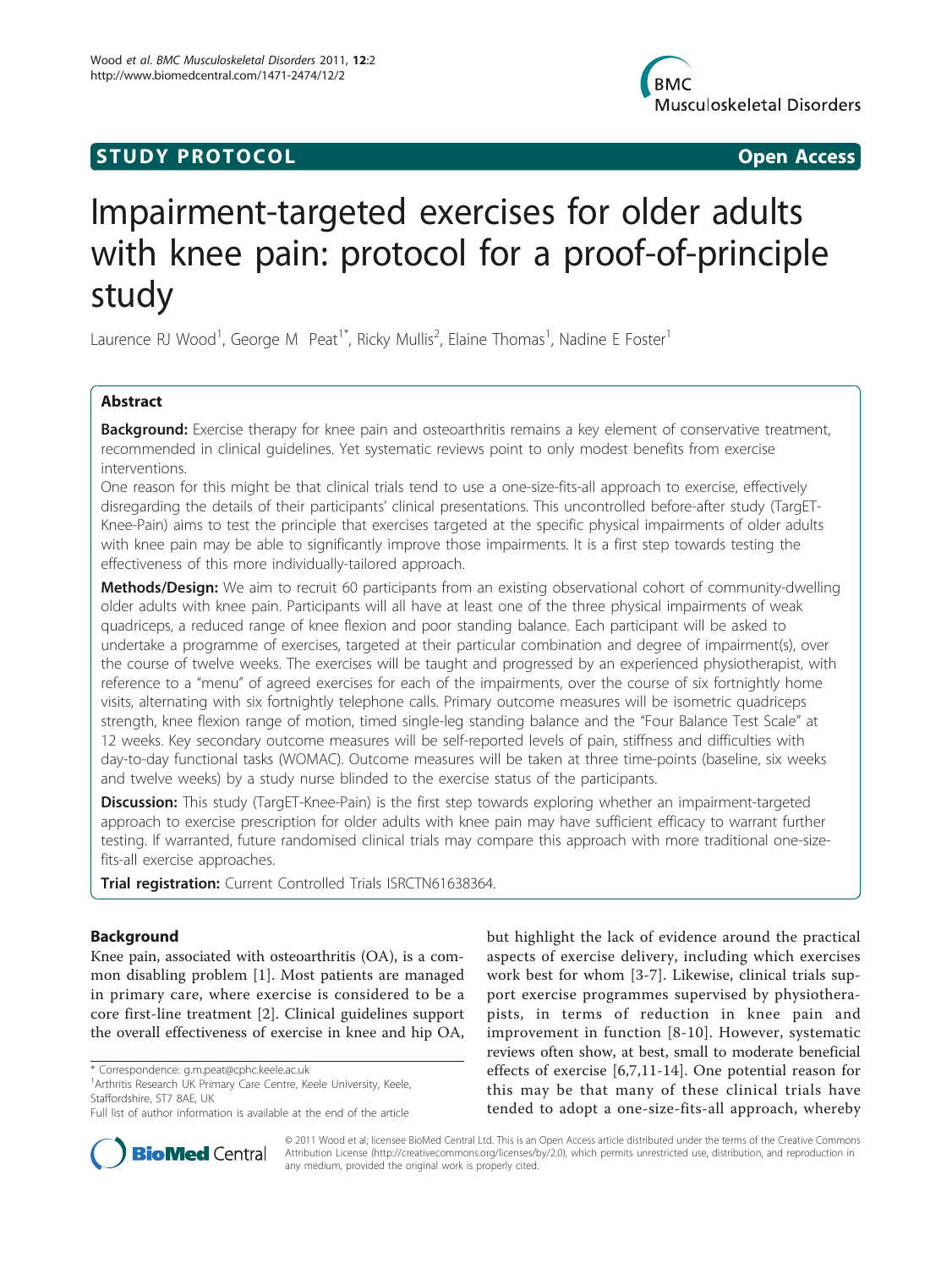<span id="page-1-0"></span>patients receive similar exercise interventions, regardless of the nature of their impairments. Instead, the MOVE Consensus has recommended that exercise therapy for OA of the hip or knee should be tailored to the individual patient [[3\]](#page-5-0). One approach to doing this is to target exercises at specific and potentially-reversible physical impairments that are common in knee OA and are known to be associated with pain and disability [[15-21](#page-6-0)]. But although evidence-based recommendations on rehabilitation interventions recommend strengthening, stretching and functional exercises, such as standing balance, for knee OA [[22\]](#page-6-0), there are currently no published trials that have specifically used an impairment-targeted exercise approach with this population.

In this paper, we present the protocol for a proof-ofprinciple study (TargET-Knee-Pain) to explore whether, and to what degree, an impairment-targeted approach to home-based exercise prescription can improve quadriceps strength, range of movement at the knee, and balance in older adults with knee pain and OA. This is the first stage towards determining the effectiveness of such impairment-targeted treatment approaches. As a secondary aim, this study will endeavour to determine to what degree any improvements in these factors may be reflected in corresponding improvements in selfreported knee pain, stiffness, and functional limitation.

# Methods/Design

# Design

Single-centre, uncontrolled before-after study.

# Setting

General population; based in participants' own homes.

#### Sample

The sampling frame for this study will be existing participants in an established observational cohort study of knee pain and osteoarthritis, known as The Clinical Assessment Study of the Knee - CAS(K) [\[23,24](#page-6-0)]. CAS (K) participants were originally recruited from the registers of three general practices in North Staffordshire between 2002 and 2003. All were aged 50 years and older and reported knee pain within the previous 12 months. Participants have been followed up at 18-month intervals. We aim to recruit 60 participants to our study from a conservatively estimated population of 314 due to attend for repeat follow-up six years after their baseline assessments. Power calculations, based on observed effect sizes in previous trials of exercises for patients with OA of the knee, suggest that a sample size of 60 individuals would be capable of detecting an 8° improvement in the degree of knee flexion or an 8 Kg improvement in quadriceps strength with approximately 86% power, given a Type 1 error rate of 5% [[25,26\]](#page-6-0).

#### Eligibility criteria

Potential participants in our study will be attendees at the CAS(K) 6-year-follow-up research assessment clinics, who are men and women, all aged 56+ years with a history of knee pain. To be included in this study, they will have measurements for at least one of the target impairments (quadriceps strength, degree of knee flexion and single-leg standing balance) that fall below the lowest quartile of age- and gender-stratified values recorded at the baseline assessments between 2002 and 2003 (Table 1). In order to be considered for inclusion in the study, individuals must be willing and able to commit to a programme of exercises for a 12-week period.

The exclusion criteria are: total knee replacement of either knee joint; an existing diagnosis of inflammatory arthropathy; lower limb weakness from neurological conditions; receiving medication that adversely affects standing balance; open wounds on the anterior aspect of either distal shin; a self-report of unstable angina or uncontrolled hypertension/hypotension; an inner ear problem that compromises standing balance; no mobile or home telephone; unavailability for fortnightly home visits or telephone contact for the whole of a given working week of their potential involvement in the study; an inability to transfer independently from lying to sitting or from sitting to standing; currently receiving physiotherapy for their knee problem.

#### Recruitment

Potential participants will be identified when they attend the CAS(K) 6-year follow-up research assessment clinics at a local community hospital. Their measurements for the three target impairments will be compared to the thresholds in Table 1. If a CAS(K) participant has a measurement for one or more of the target impairments that

| Table 1 Age and gender thresholds for study inclusion |  |  |  |  |  |  |  |  |  |
|-------------------------------------------------------|--|--|--|--|--|--|--|--|--|
|-------------------------------------------------------|--|--|--|--|--|--|--|--|--|

|                                                 | Male            | Female          |  |  |  |  |  |
|-------------------------------------------------|-----------------|-----------------|--|--|--|--|--|
| Range of knee joint flexion                     |                 |                 |  |  |  |  |  |
| 55-64 years                                     | $< 128^{\circ}$ | $< 127^{\circ}$ |  |  |  |  |  |
| 65-74 years                                     | $< 125^{\circ}$ | $< 122^{\circ}$ |  |  |  |  |  |
| 75+ years                                       | $< 120^{\circ}$ | $< 117^{\circ}$ |  |  |  |  |  |
| Isometric quadriceps strength (kilograms force) |                 |                 |  |  |  |  |  |
| 55-64 years                                     | < 18.1          | < 11.3          |  |  |  |  |  |
| 65-74 years                                     | < 17.2          | < 9.4           |  |  |  |  |  |
| 75+ years                                       | < 13.9          | < 9.0           |  |  |  |  |  |
| Single-leg standing balance (seconds)           |                 |                 |  |  |  |  |  |
| 55-64 years                                     | < 8             | < 5             |  |  |  |  |  |
| 65-74 years                                     | $<$ 3           | $<$ 3           |  |  |  |  |  |
| 75+ years                                       | < 2             | < 2             |  |  |  |  |  |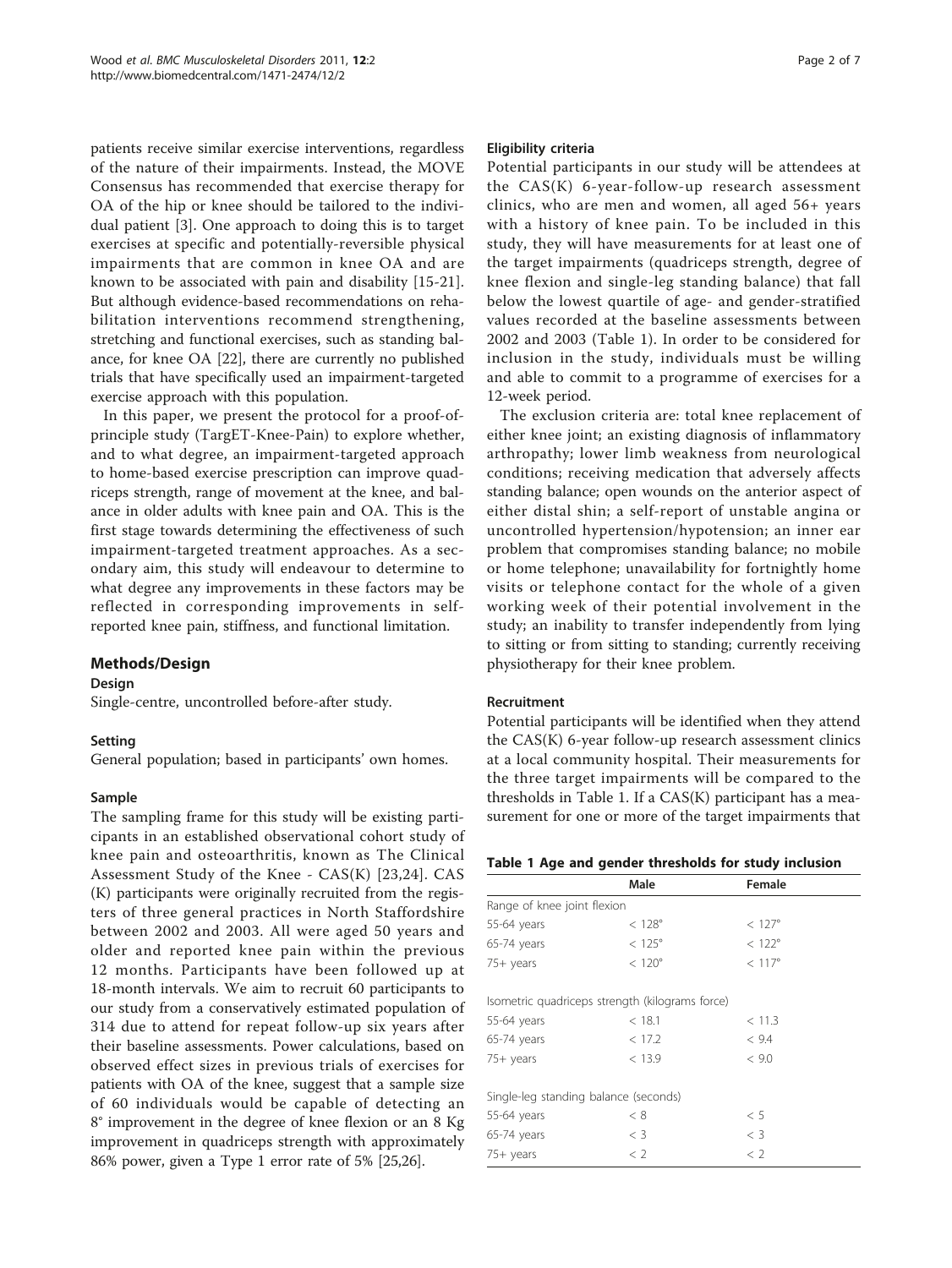<span id="page-2-0"></span>

falls below one of the thresholds, he/she will be approached by the study nurse at the end of the research assessment clinic. The study nurse will explain the study in brief, provide the person with an information leaflet and seek permission to contact them by telephone to discuss their potential involvement in the study more fully.

If verbal consent to further telephone contact is given, the study nurse will contact potential participants, following a minimum 24 hour cooling-off period, in order to assess their willingness and suitability to participate. If an individual is willing and eligible to participate in the study, their agreement will be sought to arrange a time for the study nurse to visit them in their own home to undertake written consent and take baseline measurements. The recruitment process is summarised in the flowchart in Figure 1.

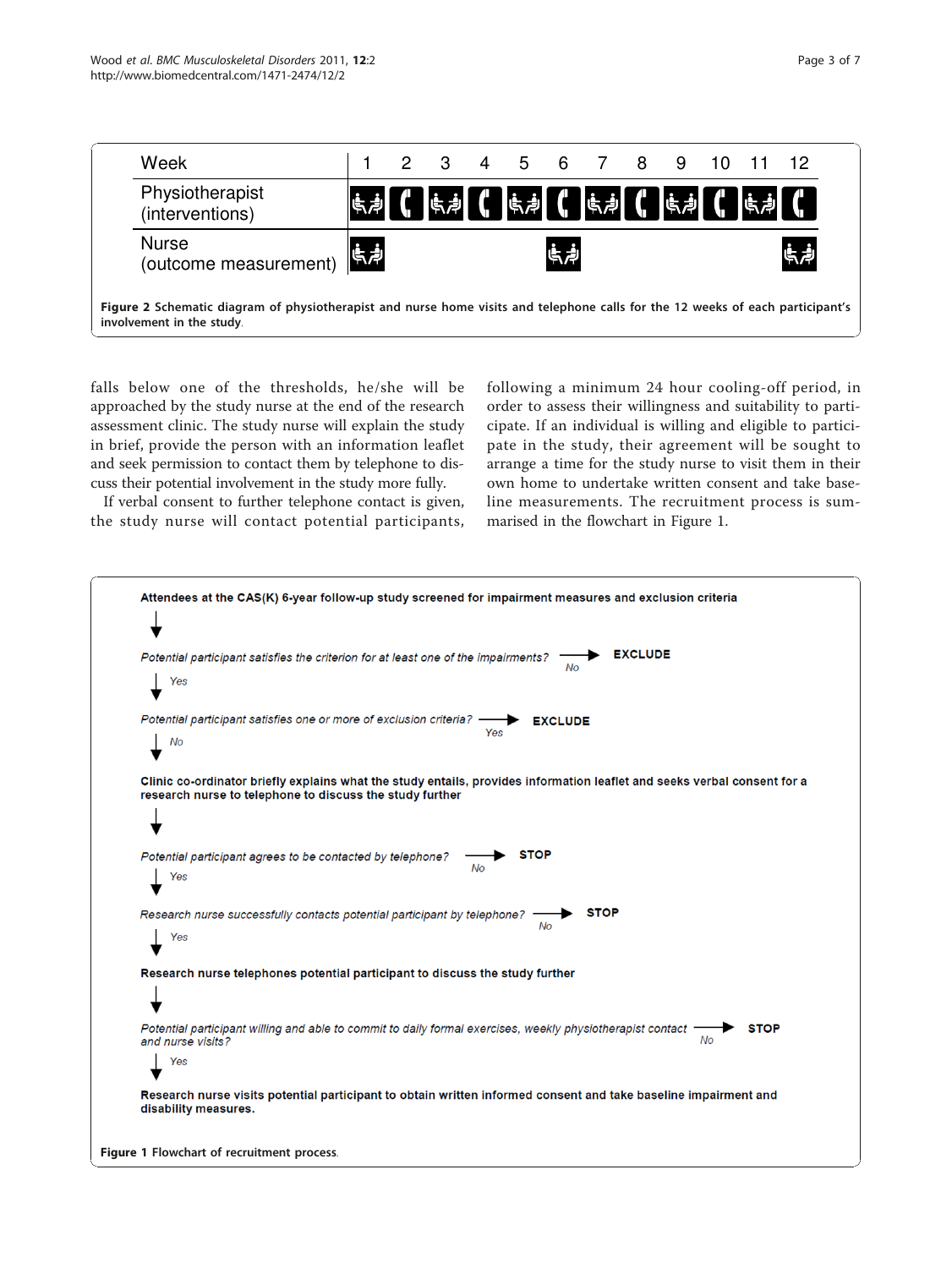#### Consent procedure

The study nurse will seek written informed consent at the initial home visit to each potential participant, explaining the study in detail and answering any questions. Consent will be sought for the following aspects of the study:

• Practising of daily home exercises, and keeping of a daily exercise diary.

• Study nurse visits in weeks 1, 6 and 12 of the study (Figure [2](#page-2-0)), involving measurement of quadriceps strengths, degree of knee flexion and standing balance, and completion of a self-report questionnaire, taking 10-20 minutes.

• Six fortnightly home visits from a physiotherapist (Figure [2\)](#page-2-0), lasting approximately 45 minutes each, involving repeated measurement of the target impairment(s) and progression of the exercises, and alternating with fortnightly telephone calls (Figure [2](#page-2-0)).

#### Interventions

In each case the study intervention will last for 12 weeks. Three exercise packages have been developed with reference to published literature (one for each of the three target impairments): one for quadriceps strengthening, one for knee flexion stretches, and one for balance retraining. These exercise packages systematically progress each of the exercises through photographically-illustrated stages. Details of the packages are available as Additional files [1, 2](#page-5-0) and [3](#page-5-0). Participants will be assigned to receive one or more of these exercise packages, based on whether their measurements for either leg for the corresponding target impairments fall below the thresholds in Table [1](#page-1-0). The exercises will be selected and the level-of-difficulty tailored to the abilities of the individual participant on the basis of the assessment by a study physiotherapist during the first physiotherapist home visit. This assessment will consist of a standardised clinical history taking and physical assessment, together with measurement of the target impairment(s). Selection and tailoring of the exercises will take the following factors into account:

• The presence and degree of the three impairment(s).

• The safety of the participant.

• Participant ease of performance when practising the exercises under the supervision of the physiotherapist.

• The preferences, motivations and concerns of the individual participant.

The dosage and frequency of the exercises will be decided by negotiation with the individual participant. The physiotherapist will also employ the following elements of advice and reassurance when teaching the exercises to the participants:

• Explicit identification of activities of daily living that could be improved by an improvement in the identified impairment(s).

• Education regarding the importance of strong quadriceps and/or good flexion range of motion and/or good balance both to the health of the knee joints and to overall function.

• Advice and reassurance regarding the expected adverse effects of the exercises, such as temporary pain and stiffness, including advice about the benign nature of these side-effects and the use of ice, heat and simple analgesia to manage them.

• Reassurance that the individual can contact one of the study physiotherapists by telephone at any time regarding any queries or concerns.

Monitoring of participants' progress and appropriate progression of the exercise programme accordingly will be achieved through the fortnightly physiotherapist home visits, alternating with fortnightly telephone calls.

Adherence to the exercise programmes will be optimised in the following ways:

• By the physiotherapist cultivating a clinical partnership of shared decision-making with the participant that takes into account their individual preferences, motivations and concerns.

• By weekly physiotherapist contact with each of the participants, by either home visit or telephone conversation.

By an emphasis on positive reinforcement.

• By recording participants' progress with each of the relevant impairments at each home visit using pin-up wall-chart graphs.

• By encouraging participants to complete daily exercise diaries, which include details of which exercises were done how many times and how often, and any comments about the exercises and their performance.

In accordance with good clinical governance, details of the clinical history and findings from the physical examination of the participants will be recorded in writing in a standardised clinical notation booklet, together with participants' progress notes, so that the details of every physiotherapist contact with the participants are recorded.

#### Outcome measures

All outcome measures will be administered by a study nurse entirely independently of the study physiotherapists. These measures will be taken at the first nurse home visit, following taking of written, informed consent, and again at the second and third nurse visits in weeks 6 and 12 of participants' involvement in the study. The outcome measures administered at all three time-points will be as follows:

### Primary outcome measures - impairments

• Maximal isometric quadriceps strengths (continuous scale)

(measured in sitting at 90° knee flexion, using a Chatillon DFX-200 electronic dynamometer, stabilised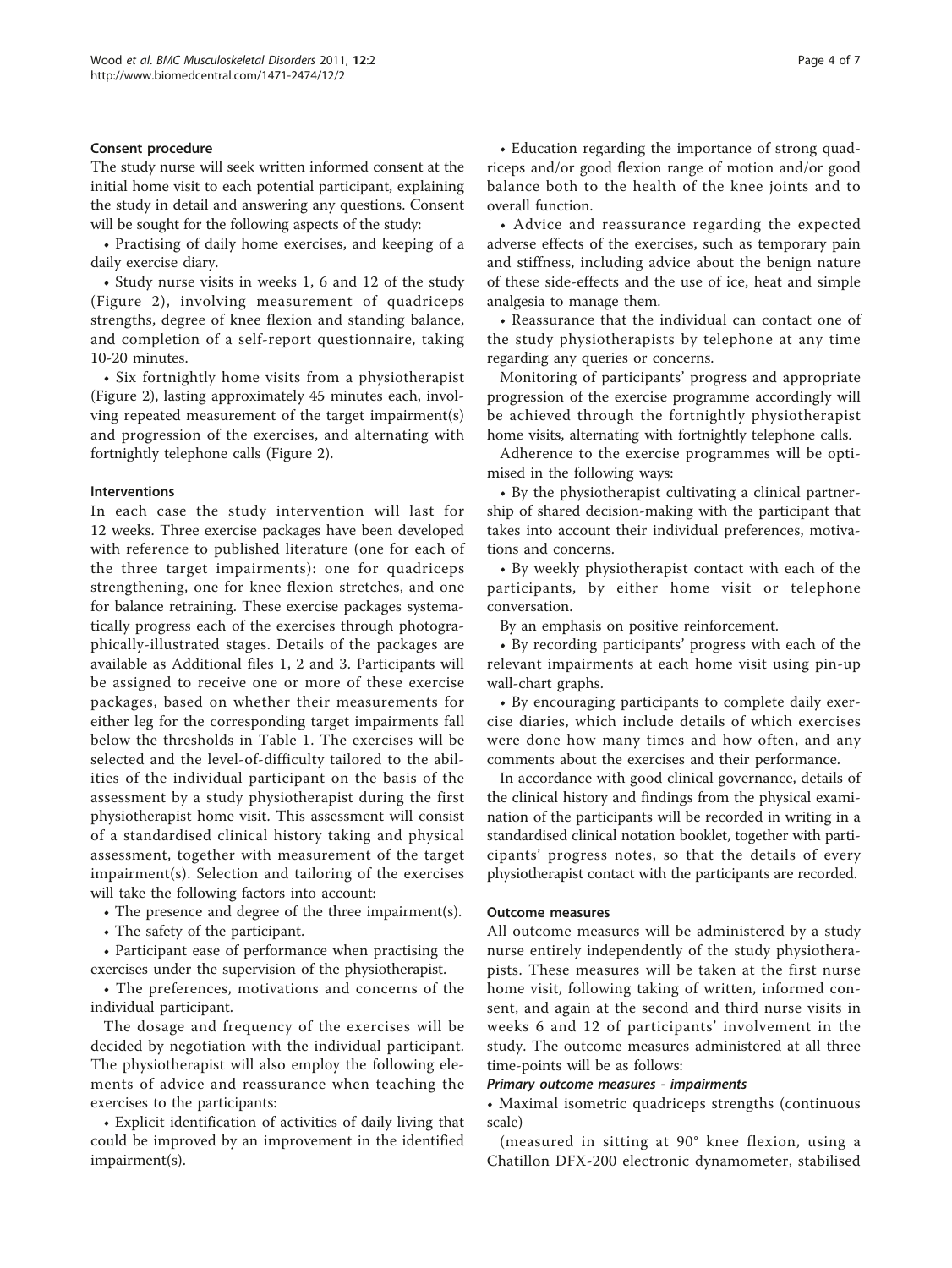against a wall, using a bespoke stabilisation rig (Additional file [4](#page-5-0))).

• Degree of active end-range knee flexion (continuous scale).

(measured in supine on a portable examination couch, using a standard 10-inch universal perspex goniometer, with reference to the anatomical landmarks of the lateral malleolus of the ankle and the greater trochanter of the femur).

• The Four Balance Test Scale [[27,28](#page-6-0)] (ordinal scale, range 0-5)

(tests the ability of the individual to balance in each of four postures for 10 seconds - feet together; semi-tandem stand; tandem stand and single leg stand).

• A modified version of Franchignoni et al's timed standing balance test [[29,30\]](#page-6-0) (continuous scale) (single-leg stance, hands on hips, up to a maximum of 30 seconds). Secondary outcome measures - symptoms

• Self-report measures of pain, stiffness and physical

function (WOMAC LK 3.1) [\[31\]](#page-6-0).

• The persistence of knee pain symptoms (measured via one Likert response-type question) [[32](#page-6-0)].

• The perceived 'bothersomeness' of the knee problem (measured via one Likert response-type question) [\[33\]](#page-6-0).

In addition, the following secondary outcome measures, not gathered at baseline will be assessed at the 6 and 12 week nurse home visits:

• Global change in the knee problem (measured via Likert-response-type questions at 6 and 12 weeks) [[34](#page-6-0)].

• Adherence to the exercise programme (measured via one Likert-response type question at 6 and 12 weeks, and via one free-text-response-type question at 12 weeks).

• Barriers to adherence to the exercise programmes, their acceptability and ways in which participants feel that they can be improved will be measured via two Likert-response-type questions and five free-textresponse-type questions at 12-weeks only.

Additional information regarding adherence will be derived from the participant self-complete daily exercise diaries. Throughout the study, the study nurses taking the outcome measures will remain blinded to the impairment status of each of the participants.

# Data analysis

# Primary analyses

We aim to test the hypothesis that simple home-based impairment-targeted exercises can improve those impairments in older adults with knee pain. To this end, all those participants receiving the exercise programme for a given impairment will have raw changes calculated for the measure of that impairment over the 12 weeks of the study. Mean differences in the change values (or their non-parametric equivalents, depending on the distribution of the change values) will then be calculated for each of the three impairment groups. Finally, in each instance, the mean differences in the change values for participants receiving an exercise programme targeted at a given impairment will be compared with those of participants not receiving an exercise programme targeted at that particular impairment, using the independentsamples t-test or its non-parametric equivalent.

# Sensitivity analyses

To explore the potential contribution of regression to the mean, data on the three impairment measures collected for our participants at the baseline, 3-year and 6-year clinical assessment study clinics [[23](#page-6-0)] will be compared to the corresponding measures taken at the initial TargET-Knee-Pain study nurse visit.

To explore the contribution of potential ceiling effects (i.e. how much improvement can be possible in the comparison groups, who will inevitably be starting with higher measures for the given target impairments), a definition of "lack of impairment" for each of the three impairments will be derived, based on age-gender stratified norms. The percentage of individuals who lack each of the target impairments, according to these definitions, will be determined at 12-week follow-up, and will be compared between those who were and those who were not impaired in that measure at recruitment.

To explore the effects that poor adherence with the exercise programmes may have on the results, efficacy subgroup analyses will be conducted, whereby the analyses will be repeated in the subgroup of individuals deemed to have been adherent with the exercise programmes and compared with the subset deemed not to have been adherent. For this purpose, inadequate adherence will be defined as follows:

• Not having done any of the exercises at all in the course of at least one rolling calendar week throughout the 12 week period of their involvement in the study (according to the daily exercise diaries).

• Not having done any of the exercises at all on a cumulative total of 12 days throughout the 12 week period of their involvement in the study (according to the daily exercise diaries).

• Participant self-report of not having done their exercises as often as they were advised to in either the 6 or 12 week questionnaires.

#### Secondary analyses

To investigate whether improvements in the target impairments are reflected in improvements in selfreported knee pain, stiffness and functional difficulties, mean changes (or their non-parametric equivalents, depending on the distribution of the change values) in the corresponding WOMAC subscale scores, between baseline and 12 weeks, will be calculated across all individuals, irrespective of which impairments they received exercises for. Associations between changes in the target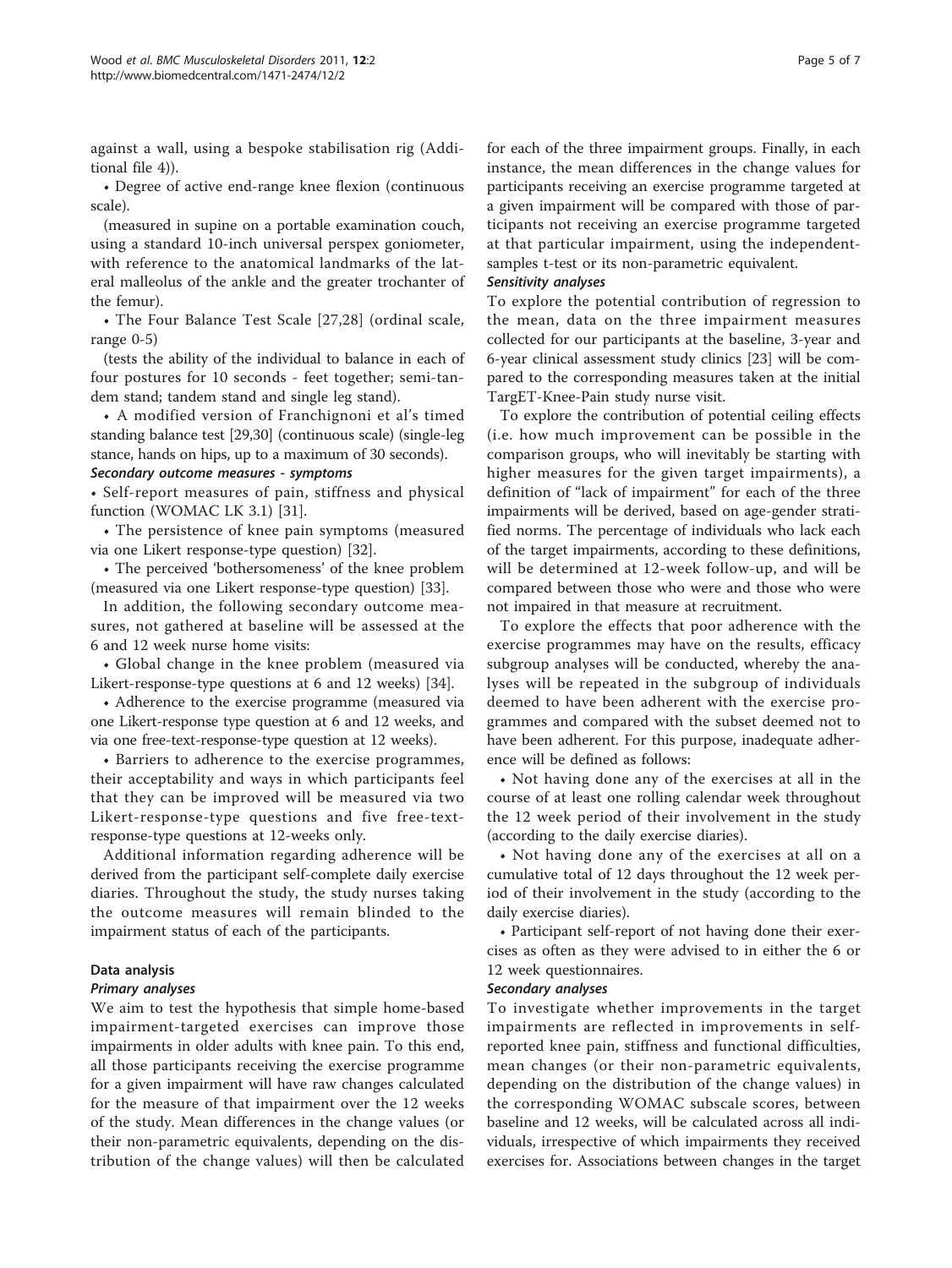<span id="page-5-0"></span>impairments and changes in the WOMAC subscales will be examined by calculating Pearson's product-moment correlation coefficients (or their non-parametric equivalents, depending on the distribution of the change values).

To investigate whether improvements in self-report measures of pain, stiffness and physical function will be greater amongst those participants receiving exercises targeted at more than one impairment than amongst those participants receiving exercises targeted at only one impairment, mean differences in WOMAC change scores for the three subscales (or their non-parametric equivalents, depending on the distribution of the change values) will be calculated for both of these groups and compared across them.

To investigate the feasibility of this intervention and its acceptability to patients, responses to free-text and Likert-response-type questions will be analysed. This will include questions about barriers to adherence to the exercise programmes, and questions soliciting participants' views regarding participation in the study and the ways in which they believe that things could be improved. Analyses will include frequency counts of the various responses to Likert-type questions and a thematic analysis of free-text responses in the 12 week questionnaire.

#### Independent study monitoring

A study steering committee, with an independent chair and including lay-members of public, will be responsible for monitoring all aspects of the study at regular intervals, including any potential harms or adverse effects involving participants or research staff.

# Ethical approval

Ethical approval for this study to take place has been granted by the Black Country Research Ethics Committee (Ref. No. 08/H1202/179).

# **Discussion**

The TargET-Knee-Pain study will test the principle that a home-based exercise programme, specifically targeted at particular physical impairments of muscular weakness, decreased flexibility and poor balance, can positively influence those impairments in older adults with knee pain. This study is the first step towards exploring whether an impairment-targeted approach to exercise prescription for older adults with knee pain may have sufficient efficacy to warrant further testing. If warranted, future randomised clinical trials may compare this approach with more traditional one-size-fits-all exercise approaches.

# Additional material

[Additional file 1:](http://www.biomedcentral.com/content/supplementary/1471-2474-12-2-S1.PDF) "Knee flexion stretch exercises". (Images of a model performing each of the exercises, together with a verbal description of how to perform each of the exercises).

[Additional file 2:](http://www.biomedcentral.com/content/supplementary/1471-2474-12-2-S2.PDF) "Quadriceps strengthening exercises". (Images of a model performing each of the exercises, together with a verbal description of how to perform each of the exercises).

[Additional file 3:](http://www.biomedcentral.com/content/supplementary/1471-2474-12-2-S3.PDF) "Balance retraining exercises". (Images of a model performing each of the exercises, together with a verbal description of how to perform each of the exercises).

[Additional file 4:](http://www.biomedcentral.com/content/supplementary/1471-2474-12-2-S4.PDF) "Set-up for measurement of isometric quadriceps strengths". (Picture of the Chatillon DFX-200 electronic dynamometer with bespoke wall-stabilisation rig).

#### List of abbreviations used

TargET-Knee-Pain: Targeted Exercise Therapy for Knee Pain; WOMAC: Western Ontario & McMaster Universities Osteoarthritis Index; OA: osteoarthritis; CAS(K): The Clinical Assessment Study of the Knee; Kg: Kilograms.

#### Acknowledgements

This study is funded by the National Institute for Health Research through its Research for Patient Benefit Programme (Ref. No. PB-PG-0107-10612). The authors would like to thank the following staff at the Arthritis Research UK Primary Care Centre, Keele University: the administrative staff (especially Claire Calverley), Ian Thomas for IT support and Siobhán Stynes, Debbie D'Cruz, Julie Young and Chan Vohora for clinical support. We would also like to thank both the research staff involved in the Clinical Assessment Study of the Knee and the Haywood hospital itself for facilitating recruitment of participants from the 6 year follow-up research clinics there. We are grateful to The North Staffordshire Primary Care Research Consortium, who will be funding the NHS service support costs associated with this study. Finally we should like to thank PhysioTools™for providing their software for our use, free-of-charge.

#### Author details

<sup>1</sup> Arthritis Research UK Primary Care Centre, Keele University, Keele, Staffordshire, ST7 8AE, UK. <sup>2</sup>General Practice and Primary Care Research Unit Institute of Public Health, University of Cambridge, IPH, Forvie Site, Robinson Way, Cambridge, Cambridgeshire, CB2 0SR, UK.

#### Authors' contributions

The idea for this study came from original work by LW. The study was jointly designed and funding secured by LW, GP, RM, ET and NF. All authors have been involved in drafting or revising the manuscript and have given final approval of the version to be published.

#### Competing interests

The authors declare that they have no competing interests.

Received: 13 November 2010 Accepted: 7 January 2011 Published: 7 January 2011

#### References

- 1. Peat G, McCarney R, Croft P: [Knee pain and osteoarthritis in older adults:](http://www.ncbi.nlm.nih.gov/pubmed/11156538?dopt=Abstract) [a review of community burden and current use of primary health care.](http://www.ncbi.nlm.nih.gov/pubmed/11156538?dopt=Abstract) Ann Rheum Dis 2001, 60:91-97.
- 2. Porcheret M, Jordan K, Jinks C, Croft P: [Primary care treatment of knee](http://www.ncbi.nlm.nih.gov/pubmed/17938135?dopt=Abstract) pain-[a survey in older adults.](http://www.ncbi.nlm.nih.gov/pubmed/17938135?dopt=Abstract) Rheumatology (Oxford) 2007, 46:1694-1700.
- 3. Roddy E, Zhang W, Doherty M, Arden NK, Barlow J, Birrell F, Carr A, Chakravarty K, Dickson J, Hay E, Hosie G, Hurley M, Jordan KM, McCarthy C, McMurdo M, Mockett S, O'Reilly S, Peat G, Pendleton A, Richards S: